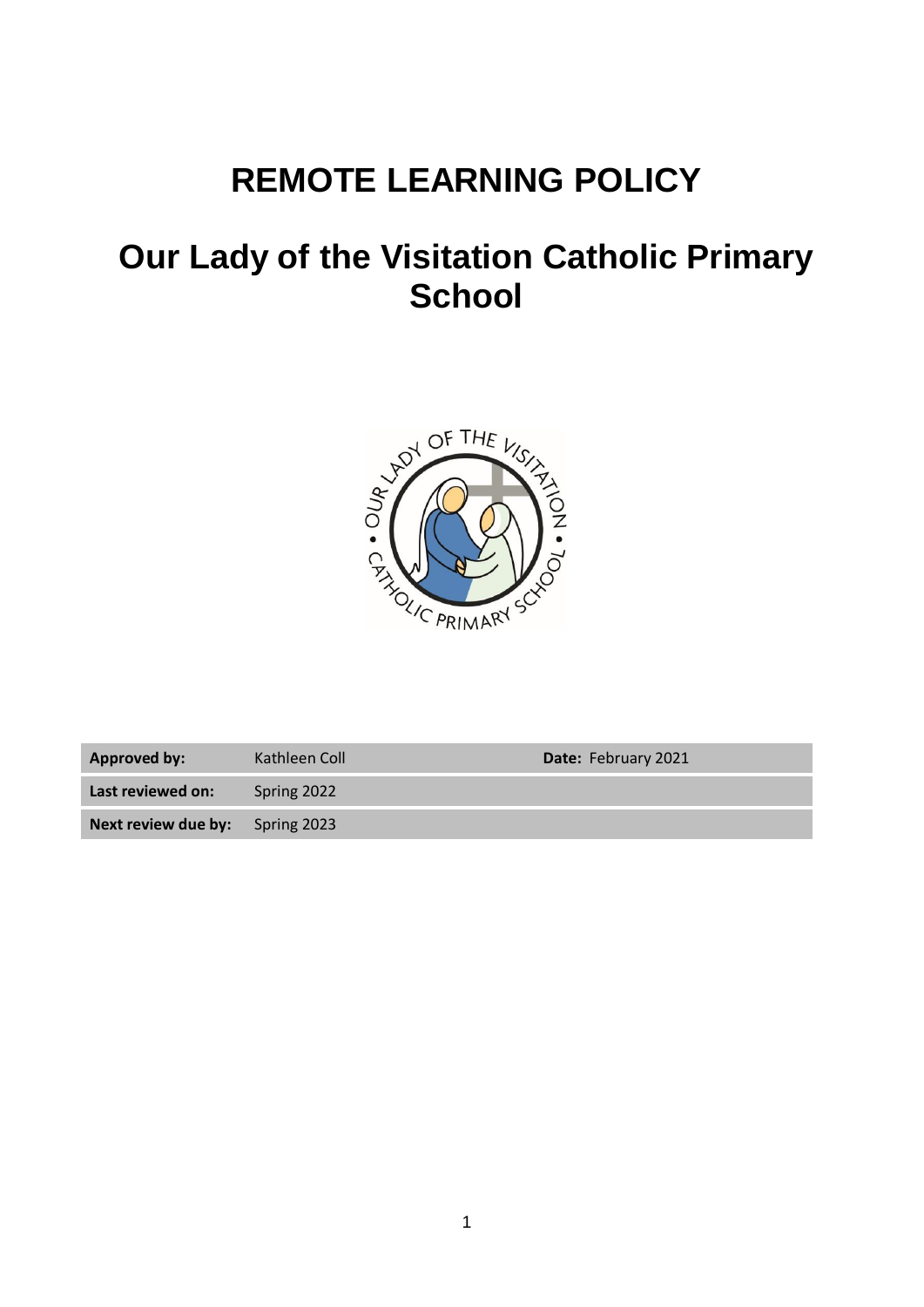# **Contents**

| Introduction                   | 3  |
|--------------------------------|----|
| <b>Flexibility of Learning</b> | 4  |
| <b>Expectation Management</b>  | 4  |
| Teaching Staff will:           | 5  |
| Pupils will:                   | 6  |
| Parents/carers will:           | 7  |
| Resources                      | 8  |
| Online safety                  | 9  |
| Safeguarding                   | 10 |
| Data protection                | 10 |
| Marking and feedback           | 11 |
| Health and safety              | 11 |
| Attendance and Absence         | 12 |
| Communication                  | 12 |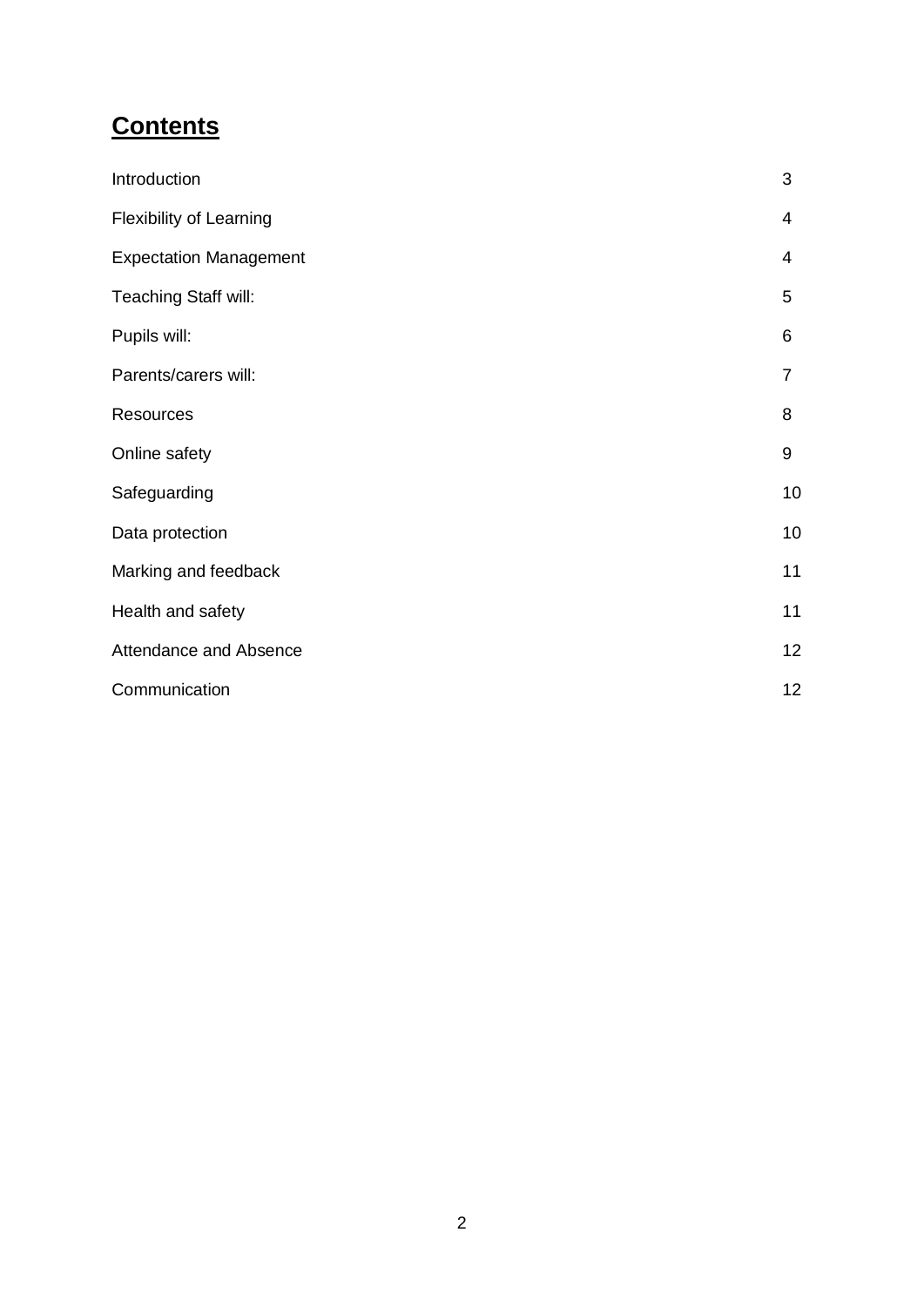#### **Introduction**

At Our Lady of the Visitation Catholic Primary School, we understand the need to continually deliver high quality education, including during periods of remote learning – whether for an individual pupil or many. We recognise the importance of maintaining high expectations in all areas of school life and ensuring that all pupils have access to the learning resources and support they need to succeed.

Through the implementation of this policy, we aim to address the key concerns associated with remote learning, such as online safety, access to educational resources, data protection, and safeguarding.

This policy aims to:

- Minimise the disruption to pupils' education and the delivery of the curriculum.
- Ensure provision is in place so that all pupils have access to high quality learning resources.
- Protect pupils from the risks associated with using devices connected to the internet.
- Ensure staff, parent, and pupil data remains secure and is not lost or misused.
- Ensure robust safeguarding measures continue to be in effect during the period of remote learning.
- Ensure all pupils have the provision they need to complete their work to the best of their ability, and to remain happy, healthy, and supported during periods of remote learning.

During periods of long-term closure, in exceptional circumstances such as Government imposed lockdowns (national, local or class/year groups) staff at Our Lady of the Visitation Catholic Primary School will continue to provide education and support to our pupils using remote learning.

All learning will be conducted by using a mix of Google Classroom, ClassDojo and paper resources. The school has communicated with all families to ascertain their access to laptops, iPad and broadband. Once teachers are aware of students' access to online resources at home, they will be able to tailor their planning to meet the needs of their students. Teaching and learning will be adapted as time progresses, allowing for replication of classroom activity to the best of our ability. In all communications we will prioritise the wellbeing of our pupils and consider the resources available to us. Information will be communicated to parents via telephone calls, texts, class emails and the newsletter. Parents may also communicate with teachers via ClassDojo.

#### *This policy is, however constantly subject to change due to Government legislation and school and home resources that are available and provision may differ from what is set out at any given time.*

*Each period of Remote Learning will have different stakeholders, needs and timescales and each group will be provided with specific information, timetables and remote learning content.*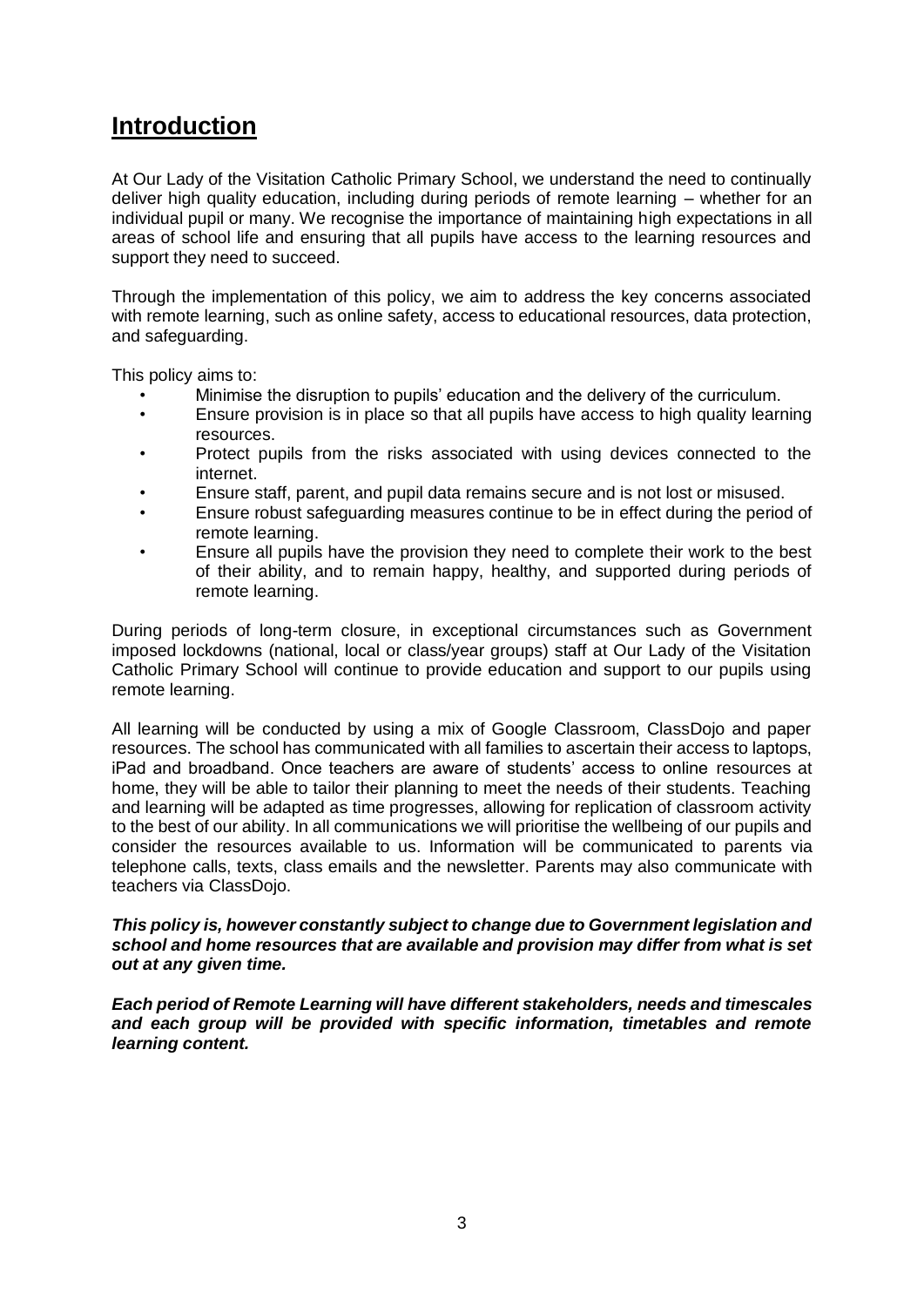# **Flexibility of Learning**

We realise that the circumstances that cause our school to close will affect families in a number of ways. In our planning and expectations, we are aware of the need for flexibility from all sides:

- parents/carers may be trying to work from home so access to technology as a family may be limited
- parents/carers may not feel confident to support their child's learning
- parents/carers may have two or more pupils trying to access technology and need to prioritise the needs of siblings
- teachers may be trying to manage their home situation and the learning of their own children
- systems may not always function as they should
- pupils with EHCP and/or additional needs will continue to receive the therapies and treatments as much as possible

An understanding of, and willingness to adapt to, these difficulties from all parties is essential for success, partnership and wellbeing.

Given the different situations facing staff and families, 'Live' input sessions will be recorded and posted each day. This will enable pupils to access the teaching at different times in the event of limited device or time constraints such as parents/carers dropping non isolating siblings to school.

Recorded sessions will be between 10-20 minutes each and will lead to a task being set. Teachers will then be available live through Google Classroom or Class Dojo to answer queries or support during the school day.

#### **Expectation Management**

We believe that it is in the best interests of our pupils that we continue to provide structured support to the best of our ability. Bearing in mind the need for flexibility, deadlines will be flexible and given in advance.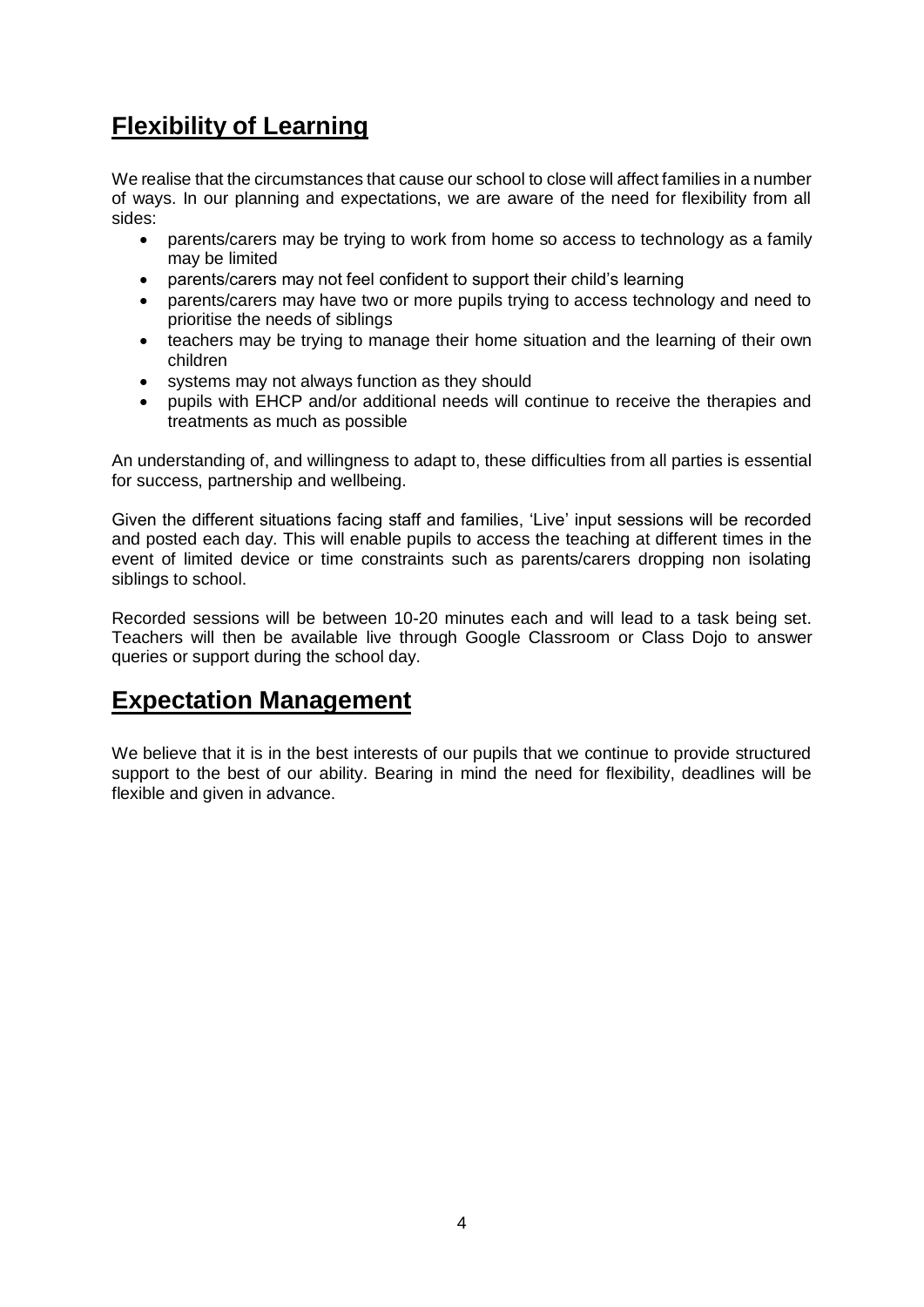# **Teaching Staff will:**

- use ClassDojo to upload daily learning tasks (EYFS and Year 1)
- use Google Classroom to upload daily learning tasks (Year  $2-6$ )
- lead live Google Meets in the morning and after lunch for registration and key notices. These sessions will start between 8:45am and 9:15am. Class teachers will inform parents of the class time and inform cover staff how to access this for the group in school. (See guidance on leading these sessions).
- plan a weekly overview of lessons with:
	- Daily English
	- Daily Maths (Oak Academy videos/resources can be used)
	- Daily Phonics (N-1) 3 x weekly for Year 2
	- Daily Reading (including the use of online reading sites, such as Serial Mash)
	- Spelling and Handwriting practice
	- Daily timestables practice (Yr2-6)
	- RE (in accordance with Diocesan expectations)
	- Daily physical activity
	- Other foundation lessons including Science, History, Geography, PSHE, Computing
- record daily English/Maths teaching input via video (uploaded on ClassDojo or Google Classroom).
- record videos for input where needed. E.g. phonics, Maths, handwriting and other videos will added for other lessons, where necessary.
- upload story reading videos for class texts or for pleasure.
- plan differentiated lessons and tasks in English and Maths and wherever else is applicable.
- provide paper copies of learning where needed.
- continue teaching topics/themes currently planned, adapting these, for remote learning, where necessary.
- upload the weekly overview by 8am each Monday.
- upload daily resources, in accordance with year group timetable. E.g. morning and afternoon.
- consider the accessibility of work that is uploaded.
- be available between 8:30am and 5:00pm to answer questions to support learning, mark and give feedback to work that has been uploaded. Staff who are in school will message parents/carers and pupils to notify them that they will not be available on that day.
- set a deadline for tasks but allow flexibility in the completion of activities, understanding that the circumstances leading to our closure will affect families in a number of ways.
- report any concerns about behaviour or safeguarding, following regular school procedures.
- be covered by another staff member, if unwell themselves, for the sharing of activities. Follow up of messages on Google Classroom and ClassDojo during this time may not be undertaken until the teacher is fit to work although, we will endeavour to cover sick teachers.
- take set breaks away from the computer to engage in other professional duties.
- contact families where pupils are not engaging in remote learning, to offer additional guidance and support. Inform DHT of any phone calls made on a weekly basis.
- contact pupils on the SEN register on a weekly basis and keep records.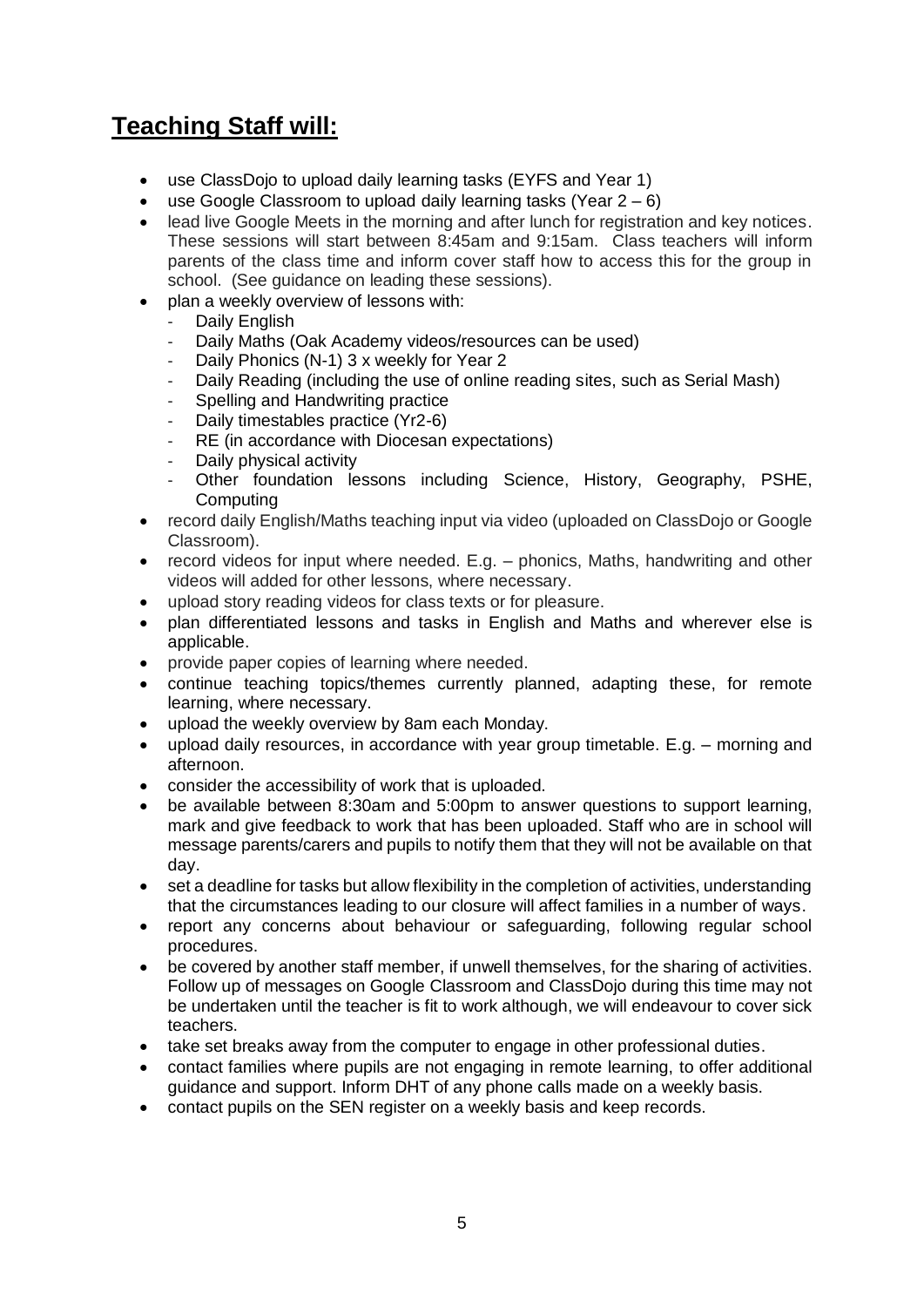#### **Providing for pupils in school**

- Laptops/iPads should be used in school (where applicable) to support the learning of all children including access to differentiated learning.
- Cover staff will lead input for lessons and utilise video inputs from staff if needed.
- When there is online resources needed, teaching staff should leave clear instruction for how cover staff should access these. E.g. – Google Drive.

# **Pupils will:**

- be assured that wellbeing is at the forefront of our thoughts and the need for pupils to take regular breaks, get fresh air, exercise and maintain a reasonable balance between online engagement and offline activities
- be able to work a day or two behind what has been shared on Google classroom and ClassDojo especially if sharing a device with siblings
- only access the material shared by their teacher and ask for parental permission to use technology for anything beyond that
- read daily, either independently or with an adult
- practise their spellings and times tables daily
- follow the school rules, values and British values when learning remotely
- be dressed in appropriate clothes when live online with teachers and classmates (although school uniform is not required)
- consider using the school closure time to learn a new skill, follow their own interests to discover more about the world around us or just be creative.
- only send messages and queries that are in relation to tasks set by the teacher or in response to questions the teacher may ask them directly

### **Parents/carers will:**

- $\bullet$  support their child's learning to the best of their ability online and offline
- encourage their child to access and engage with work set on Google Classroom and ClassDojo by their teacher
- supervise their children when they are in Google Meets with the class teacher (EYFS and KS1)
- continue to contact their class teacher as normal through Google Classroom and ClassDojo if they require support of any kind or email [admin@olovrc.com](mailto:admin@olovrc.com)
- check their child's completed work each day and encourage the progress that is being made
- be mindful of mental well-being of both themselves and their child and encourage their child to take regular breaks, play games, get fresh air and relax
- follow the school rules, values and British values when learning remotely and adhere to the rules regarding remote learning
- ensure their child is dressed in appropriate clothes when live online with teachers and classmates (although school uniform is not required)
- ensure that if they are on screen they follow the same protocols as their children
- be proactive in online safety and ensure appropriate controls are in place, talk to their child about online safety
- be mindful that the school cannot match everyone's individual needs at this time but is endeavouring to support all families as best as possible
- refrain from screenshotting or copying any information, messages or posts to share on social media or any other platform outside of Google Classroom or ClassDojo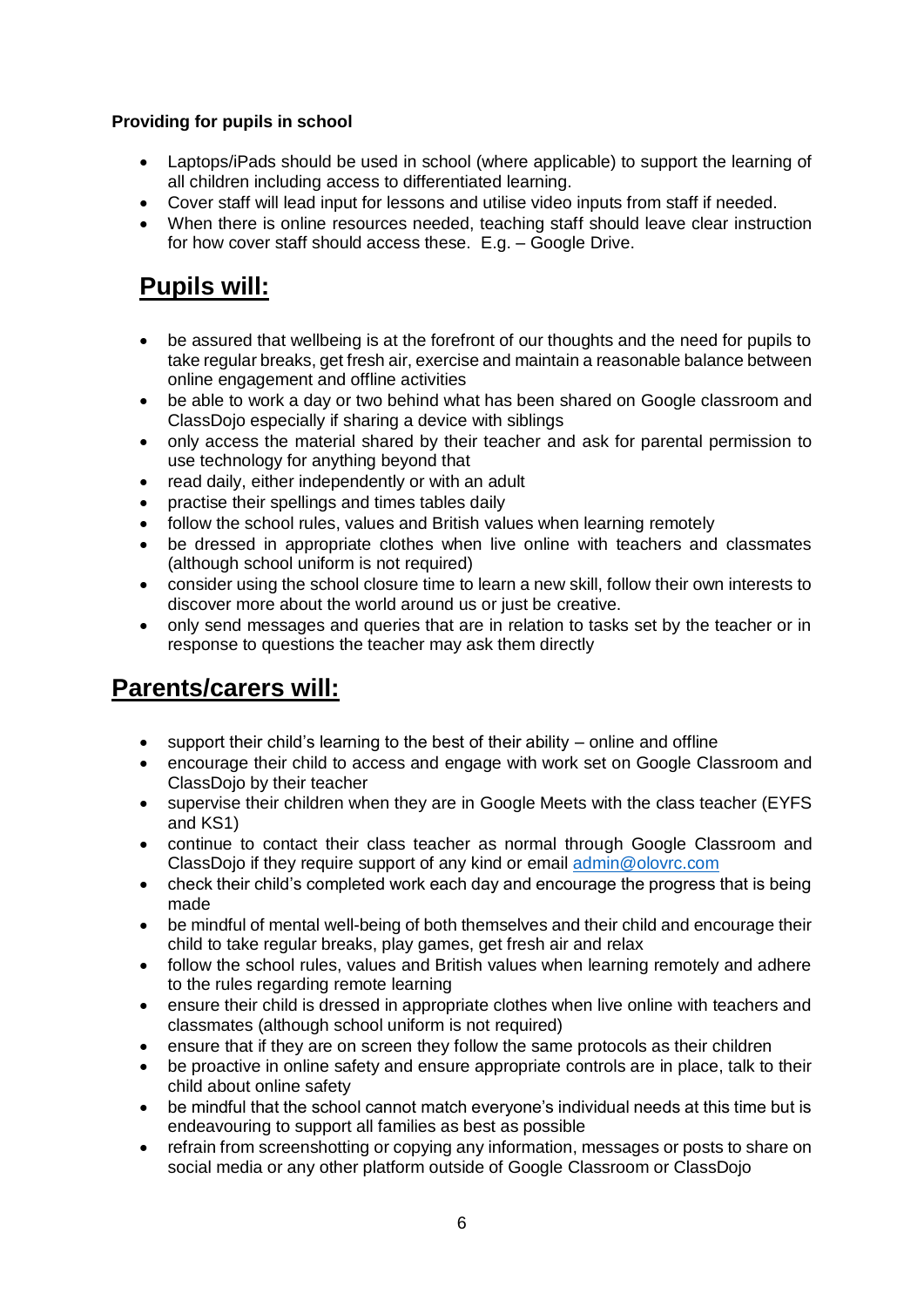N.B. In compliance with Copyright Law and regulations governing the use of photocopiable materials parents/carers must note that resources are for viewing only on our secure class teams and for your child's use only. They must not be printed for others, photocopied or distributed. The school will not take responsibility for any breach of Copyright Law.

#### **Resources**

The school will use a range of different teaching methods during remote learning to help explain concepts and address misconceptions easily. For the purpose of providing remote learning, the school may make use of:

- Work books
- **Email**
- Past and mock exam papers
- Current online learning portals
- Educational websites
- Reading tasks
- Live chats/lessons
- Pre-recorded video or audio lessons

Teachers will review the DfE's list of online education resources and utilise these tools as necessary, in addition to existing resources.

Reasonable adjustments will be made to ensure that all pupils have access to the resources needed for effective remote learning.

Teachers will ensure the programmes chosen for online learning have a range of accessibility features, e.g. voice-to-text conversion, to support pupils with SEND.

Lesson plans will be adapted to ensure that the curriculum remains fully accessible and inclusive via remote learning.

The school will review the resources pupils have access to and adapt learning to account for all pupils needs by using a range of different formats.

Teaching staff will liaise with the Deputy Headteacher and other relevant members of staff to ensure all pupils remain fully supported for the duration of the remote learning period.

The SENCO will arrange additional support for pupils with SEND which will be unique to the individual's needs, e.g. via weekly phone calls.

Any issues with remote learning resources will be reported as soon as possible to the relevant member of staff.

Pupils will be required to use their own or family-owned equipment to access remote learning resources, unless the school is able to provide or loan equipment, e.g. laptops.

For pupils who cannot access digital devices at home, the school will, where possible, apply for technology support through their LA.

Pupils and parents will be required to maintain the upkeep of any equipment loaned from school to access remote learning resources.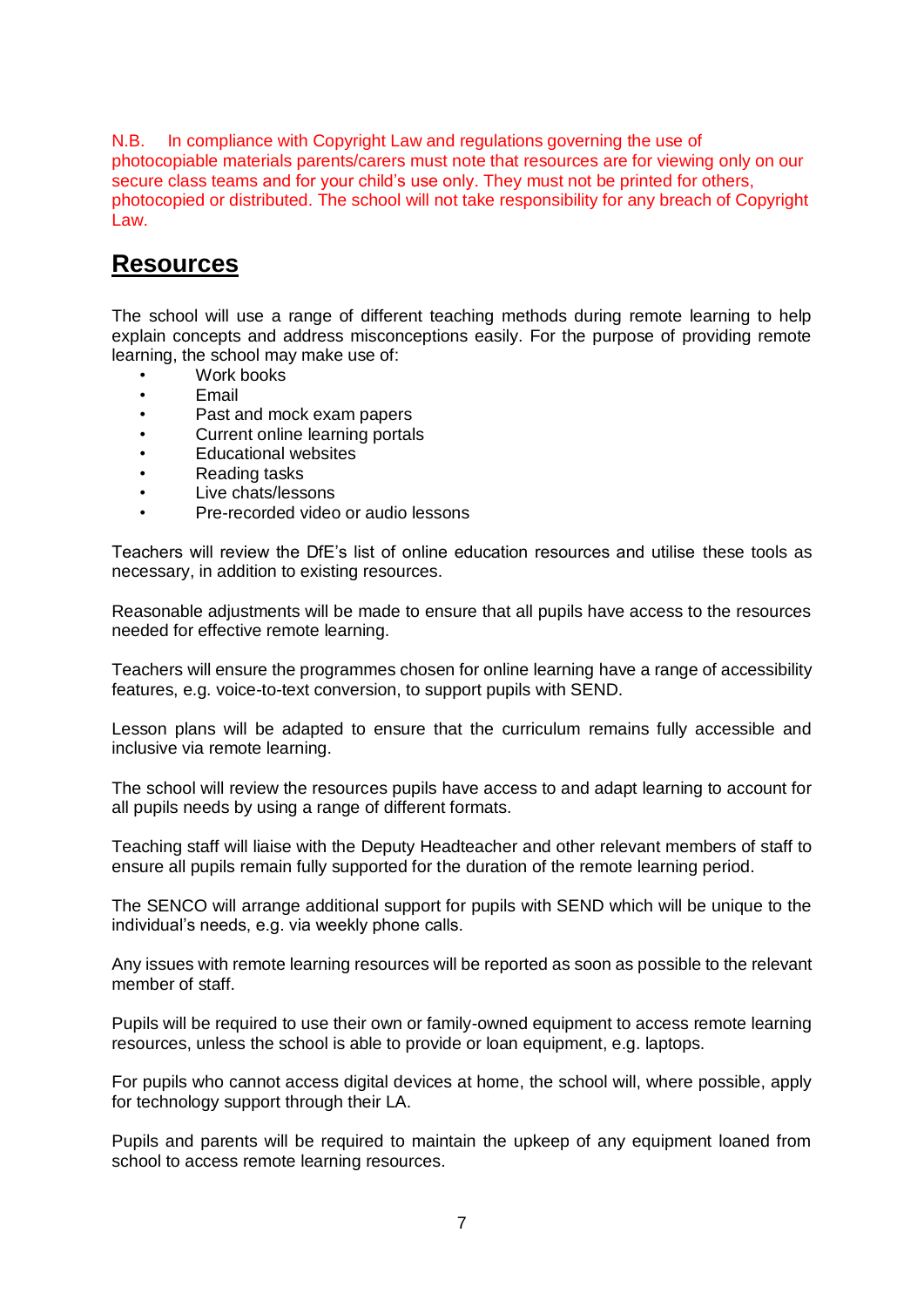Teaching staff will oversee academic progression for the duration of the remote learning period and will mark and provide feedback on work. (see Marking policy)

The school's IT support are not responsible for providing technical support for equipment that is not owned by the school but we will help where we can.

### **Online safety**

This section of the policy is written in conjunction with the school's Online Safety Policy. Where possible, all interactions will be textual and public. All staff and pupils using video communication must:

- Communicate in groups one-to-one sessions are not permitted.
- Wear suitable clothing this includes others in their household.
- Be situated in a suitable 'public' living area within the home with an appropriate background - '*private' living areas within the home, such as bedrooms, are discouraged during video communication.*
- Use appropriate language this includes others in their household.
- Maintain the standard of behaviour expected in school.
- Use the necessary equipment and computer programs as intended.
- Not record, store, or distribute video material without permission.
- Ensure they have a stable connection to avoid disruption to lessons.
- Always remain aware that they are visible.

All staff and pupils using audio communication must:

- Use appropriate language this includes others in their household.
- Maintain the standard of behaviour expected in school.
- Use the necessary equipment and computer programs as intended.
- Not record, store, or distribute audio material without permission.
- Ensure they have a stable connection to avoid disruption to lessons.
- Always remain aware that they can be heard.

The school will consider whether one-to-one sessions are appropriate in some circumstances, e.g. to provide support for pupils with SEND. This will be decided and approved by the Senior Leadership Team.

The school will consult with parents about what methods of delivering remote teaching are most suitable – alternate arrangements will be made where necessary.

The school will ensure that all school-owned equipment and technology used for remote learning has suitable anti-virus software installed, can establish secure connections, can recover lost work, and allows for audio and visual material to be recorded or downloaded, where required.

Pupils not using devices or software as intended will receive consequences in line with the Behaviour Policy. The school will risk assess the technology used for remote learning prior to use and ensure that there are no privacy issues or scope for inappropriate use.

The school will communicate to parents via letter about any precautionary measures that need to be put in place if their child is learning remotely using their own/family-owned equipment and technology, e.g. ensuring that their internet connection is secure.

During the period of remote learning, the school will maintain regular contact with parents to:

Reinforce the importance of children staying safe online.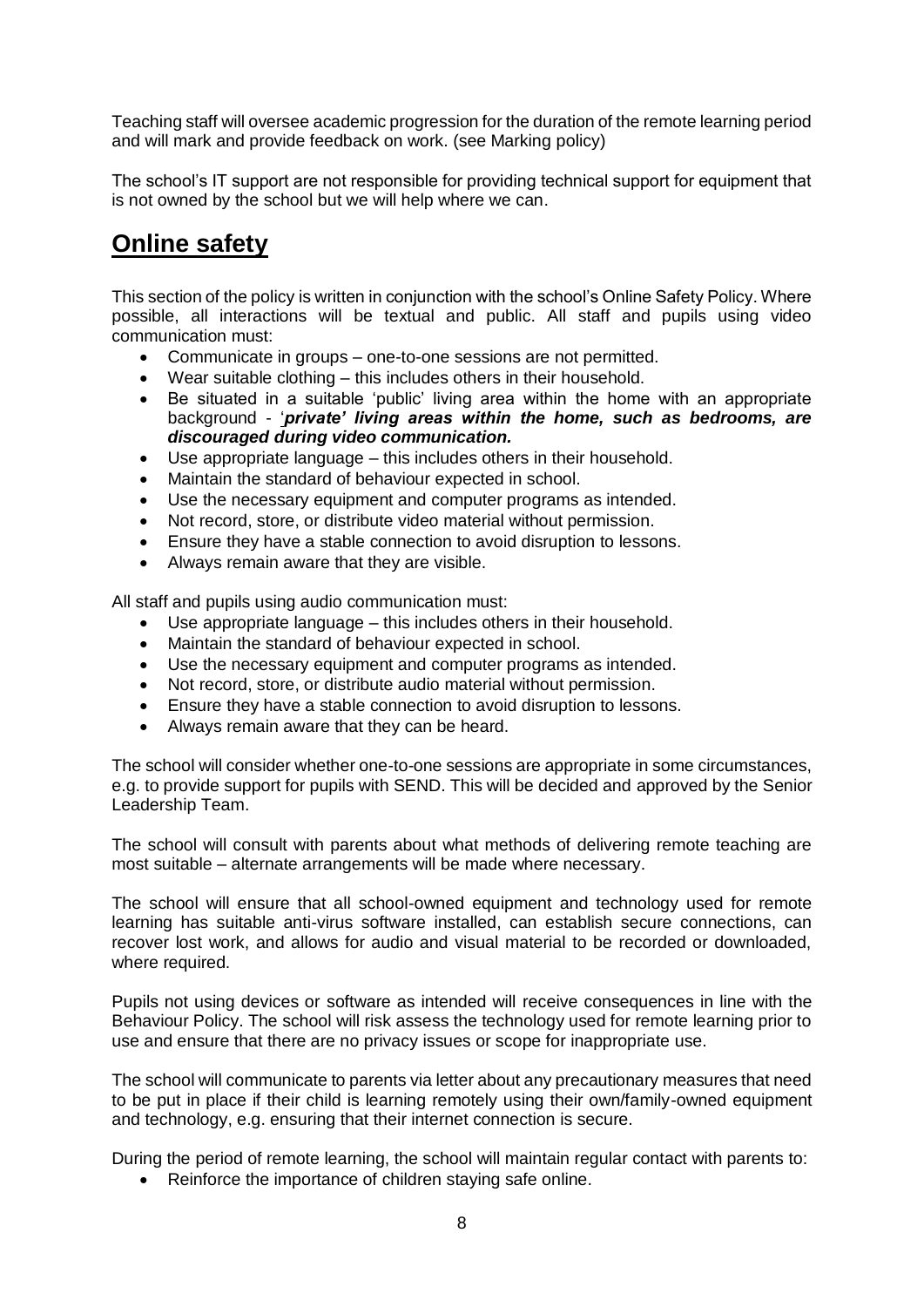- Ensure parents are aware of what their children are being asked to do, e.g. sites they have been asked to use and staff they will interact with.
- Encourage them to set age-appropriate parental controls on devices and internet filters to block malicious websites.
- Direct parents to useful resources to help them keep their children safe online.
- Offer support

The school will not be responsible for providing access to the internet off the school premises and will not be responsible for providing online safety software, e.g. anti-virus software, on devices not owned by the school.

#### **Safeguarding**

This section of the policy is written in conjunction with the school's Child Protection and Safeguarding Policy, which has been updated to include safeguarding procedures in relation to remote working.

The DSL will identify 'vulnerable' pupils (pupils who are deemed to be vulnerable or are at risk of harm) prior to the period of remote learning.

The DSL will arrange for regular contact with vulnerable pupils once per week at minimum, with additional contact, via messages or phone calls, where required.

Phone calls made to vulnerable pupils will be made using school phones where possible.

Parents/carers should contact the school as usual with Safeguarding concerns and also about pupil wellbeing.

#### **Data protection**

This section of the policy will be enacted in conjunction with the school's Data Protection Policy/GDPR Policy.

Staff members will be responsible for adhering to the GDPR when teaching remotely and will ensure the confidentiality and integrity of their devices at all times.

Sensitive data will only be transferred between devices if it is necessary to do so for the purpose of remote learning and teaching.

Any data that is transferred between devices will be suitably encrypted or have other data protection measures in place so that if the data is lost, stolen, or subject to unauthorised access, it remains safe until recovered.

Parents' and pupils' up-to-date contact details will be collected prior to the period of remote learning. All contact details will be stored in line with the Data Protection Policy and retained in line with the Records Management Policy.

The school will not permit paper copies of contact details to be taken off the school premises. Pupils are not permitted to let their family members or friends use any school-owned equipment which contains personal data.

Any breach of confidentiality will be dealt with in accordance with the school's GDPR policy.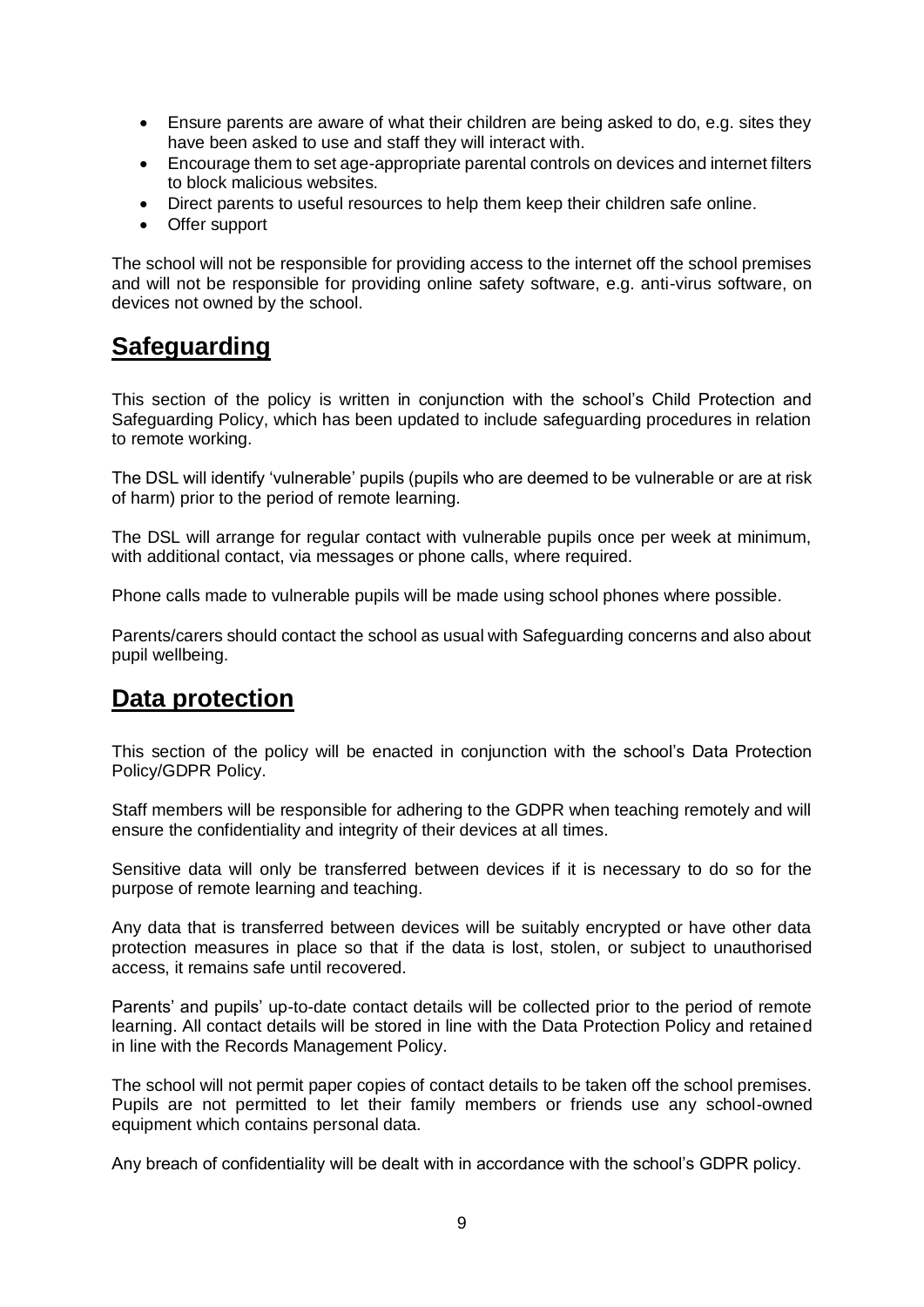## **Marking and feedback**

All schoolwork completed through remote learning, when appropriate, must be:

- Returned to the relevant member of teaching staff. To do this on Google Meet you must press the 'turn in' button.
- Returned on or before the deadline set by the relevant member of teaching staff. (If for any reason this is not possible please contact the teacher)
- Completed to the best of the pupil's ability.
- The pupil's own work.
- Marked in line with the school's Marking and Feedback Policy where possible, taking into consideration challenges with being remote.
- Returned to the pupil, once marked, by an agreed date.

Staff to review all submitted work, making written comments on a selection of pieces. There will be a balance across core and foundation learning every fortnight. Other forms of feedback may also be used, such as verbal feedback during meets or self-correction when answers are provided. Pupils have regular opportunities to discuss misconceptions with their teacher.

Staff workload is greatly increased during these times so making it manageable is important. Individual pupils with particular needs may have a different feedback arrangement – this is to be discussed with SENCO and Senior leadership team.

If pupils turn in work more than a day late, this will be acknowledged but there will be no indepth marking (unless a pre-arrangement has been made with the teacher).

The school expects pupils and staff to maintain a good work ethic during the period of remote learning.

Pupils are accountable for the completion of their own schoolwork – teaching staff will contact parents via email / Google Classroom / ClassDojo or telephone call if their child is not completing their schoolwork or their standard of work has noticeably decreased.

Teaching staff will monitor the academic progress of pupils with and without access to the online learning resources and discuss additional support or provision with the Headteacher as soon as possible.

Teaching staff will monitor the academic progress of pupils with SEND and discuss additional support or provision with the SENCO as soon as possible.

The school accepts a variety of formative assessment and feedback methods, e.g. through quizzes and other digital tools from teachers, and will support them with implementing these measures for remote learning where possible.

### **Health and safety**

This section of the policy will be enacted in conjunction with the school's Health and Safety Policy. Teaching staff and will ensure pupils are shown how to use the necessary websites and technology safely and correctly prior to the period of remote learning.

Electronic device, screen break frequency should be regular and will be factored into the timetable.